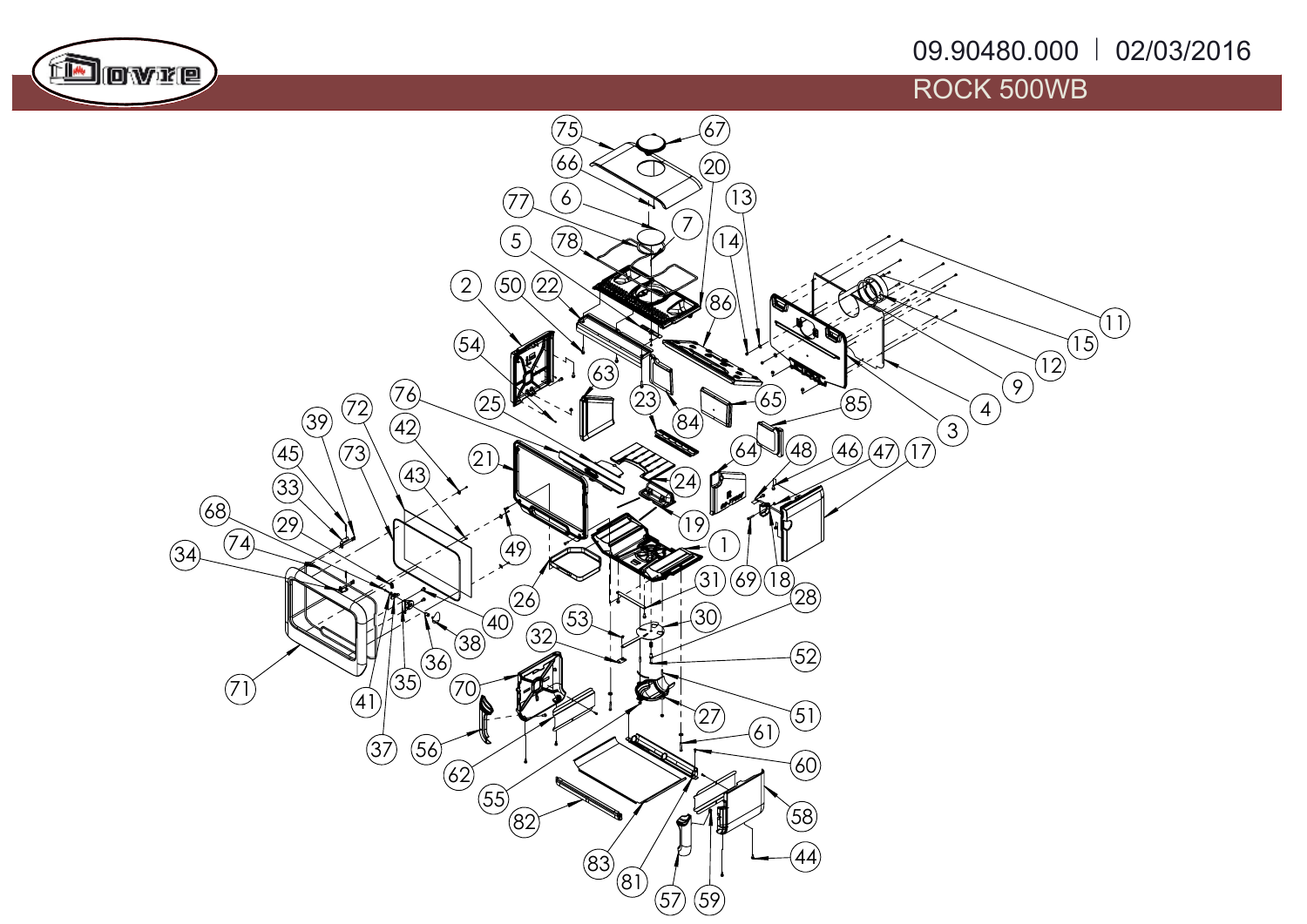| 5              | 70.07216.000 | 317G/02 SLUITPLAATJE VOOR DEKSEL 152 300-17G         | 317G/02 PLAQUETTE FERMETURE POUR COUVERCLE<br>300-17G | 317G/02 LOCKING PLATE FOR COVER 300-17G               | 317G/02 VERSCHUSS PLATTE FÜR DECKEL 300-17G                  |
|----------------|--------------|------------------------------------------------------|-------------------------------------------------------|-------------------------------------------------------|--------------------------------------------------------------|
| 6              | 70.15381.021 | DEKSEL Ø168MM ZWART                                  | COUVERCLE PLAQUE SUPERIEURE Ø 168 NOIR                | COVER TOP PLATE Ø 168 BLACK                           | DECKEL TOP PLATTE Ø 168 SCHWARZ                              |
| $\overline{7}$ | 70.19504.000 | 10 st TAPEIND M6X30                                  | 10 p GOUJONS M6X30                                    | 10 pc GOUJONS M6X30                                   | 10 st STIFTSCHRAUBE M6X30                                    |
| 8              | 70.19410.000 | 10 st D934 M6 ZESKANTMOEREN                          | 10 p ECROU DIN 934 M6                                 | 10 pc NUT DIN 934 M6                                  | 10 st MUTTER DIN 934 M6                                      |
| 9              | 70.79868.000 | SERVICE KIT 5.2M GLASV.BAND 10X3MM<br>ZELFKL-26422.0 | SERVICE KIT 5.2M JOINT FIBRE 10X3MM<br>ADHÉSIF-26422. | SERVICE KIT 5.2M GLASS FIBER BAND 10X3MM<br>ADH-26422 | SERVICE KIT 5.2M GLASFASERBAND 10X3MM<br><b>KLEBST-26422</b> |
| 10             | 70.15360.020 | DEKSEL TOPPLAAT PRELUDE                              | <b>COUVERCLE PRELUDE</b>                              | <b>COVER PRELUDE</b>                                  | DECKEL PRELUDE                                               |
| 11             | 70.19302.000 | 10 st ZESKANTTAPBOUT D933 M6X10                      | 10 p BOULON DIN 933 M6x10                             | 10 pc BOLT DIN 933 M6x10                              | 10 st BOLZEN DIN 933 M6x10                                   |
| 12             | 70.00338.020 | AANSLUITKRAAG Ø150MM INW. 00338.0                    | BUSE Ø150MM INTÉRIEUR 00338.0                         | FLUE COLLAR Ø150MM INSIDE 00338.0                     | ANSCHLUSSKRAGEN 150 INNERE 00338.0                           |
| 14             | 70.03180.020 | AFDEKPLAAT SONATA                                    | PLAQUE DE COUVERTURE SONATA                           | COVER PLATE SONATA                                    | ABDEK PLATTE SONATA                                          |
| 15             | 70.19733.000 | 10 st D963 M8X30 PLATV.SCH.ZGSN                      | 10 p VIS DIN 963 M8x30                                | 10 pc SCREW DIN 963 M8x30                             | 10 st SCHRAUBE DIN 963 M8x30                                 |
| 23             | 70.56335.021 | ROOSTERSTEUN ROCK                                    | SUPPORT DE GRILLE ROCK                                | <b>GRATE SUPPORT ROCK</b>                             | ROST BEHÄLTER ROCK                                           |
| 24             | 70.66578.021 | STOOKBODEM ROCK                                      | PLAQUE DE SOLE ROCK                                   | FIRE PLATE BOTTOM ROCK                                | FEUER BODEN ROCK                                             |
| 25             | 70.05407.021 | <b>ASLUIK 07 ZWART</b>                               | VOLET CENDRIER 07 NOIR                                | DE-ASHING COVER 07 BLACK                              | ASCHE LUKE 07 SCHWARZ                                        |
| 26             | 70.05216.000 | ASL.1806 ASLADE                                      | ASL.1806 CENDRIER                                     | ASL.1806 ASHTRAY                                      | ASL.1806 ASCHEKASTEN                                         |
| 29             | 70.72644.000 | DRUKVEER RVS Ø18.2XØ1.25X40.5                        | RESSORT RVS Ø18.2XØ1.25X40.5                          | SPRING RVS Ø18.2XØ1.25X40.5                           | FEDER RVS Ø18.2XØ1.25X40.5                                   |
| 32             | 70.33068.000 | KNOP LUCHTSCHUIF RVS ROCK350/500                     | BOUTON REGLETTE D'AIR ROCK350/500                     | KNOB DRAFT CONTROL ROCK350/500                        | KNOPF LUFT SCHIEBER ROCK350/500                              |
| 37             | 70.27267.021 | DEURGRENDEL ROCK                                     | <b>LOQUET ROCK</b>                                    | <b>LATCH ROCK</b>                                     | <b>GRIFF ROCK</b>                                            |
| 38             | 70.34113.000 | <b>KOUDE HAND RVS</b>                                | POIGNEE RVS                                           | <b>HANDLE RVS</b>                                     | <b>GRIFF RVS</b>                                             |
| 39             | 70.18601.041 | 10 ST D7991 M6X12 VERZ.SCHR.BIZK VOL DRA             | 10 p VIS DIN 7991 M6x12                               | 10 pc SCREW DIN 7991 M6x12                            | 10 st SCHRAUBE DIN 7991 M6x12                                |
| 40             | 70.22205.041 | 10 ST D6921 M8X16 ZESKANTFLENSBOUT GEZWART           | 10 P BOULON DIN 6921 M8x16 NOIR                       | 10 PC BOLT DIN 6921 M8x16 BLACK                       | 10 ST BOLZEN DIN 6921 M8x16 SCHWARZ                          |
| 42             | 70.26101.041 | 4ST SET GLASBEV; 20X20MM                             | 4PC SET FIXATION VITRE 20X20                          | 4PC SET GLASS RETAINER 20X20                          | 4ST SET GLAS BEHÄLTER 20X20                                  |
| 43             | 70.19801.041 | 10 st M5X10 PLATV.SCHR.KK ZWART 4.6                  | 10 p VIS DIN 965 M5x10 NOIR                           | 10 pc SCREW DIN 965 M5x10 BLACK                       | 10 st SCHRAUBE DIN 965 M5x10 SCHWARZ                         |
| 44             | 70.79889.000 | Z839: 4 X STELVOET 15M6X20 Z. KARTELRAND             | Z389: 4 x PIED REGLABLE                               | Z389: 4 x ADJUSTABLE LEG                              | Z839: 4 x STELFUSS                                           |
| 45             | 70.17504.000 | 10 st D660 Ø6X40 BOLKOP KLINKN.                      | 10 p RIVET DIN 660 Ø6x40                              | 10 pc HINGE PIN 6X40                                  | 10 st SCHARNIERSTIFT 660 Ø6x40                               |
| 46             | 70.03180.020 | AFDEKPLAAT SONATA                                    | PLAQUE DE COUVERTURE SONATA                           | <b>COVER PLATE SONATA</b>                             | ABDEK PLATTE SONATA                                          |
| 47             | 70.03180.020 | AFDEKPLAAT SONATA                                    | PLAQUE DE COUVERTURE SONATA                           | <b>COVER PLATE SONATA</b>                             | ABDEK PLATTE SONATA                                          |
| 49             | 70.18610.041 | 10 st D7991 M8X25 VERZ.SCHR.BIZK GEZW VOL DR         | 10 p VIS DIN 7991 M8x25 NOIR                          | 10 pc SCREW DIN 7991 M8x25 BLACK                      | 10 st SCHRAUBE DIN 7991 M8x25 SCHWARZ                        |
| 50             | 70.03180.020 | AFDEKPLAAT SONATA                                    | PLAQUE DE COUVERTURE SONATA                           | <b>COVER PLATE SONATA</b>                             | ABDEK PLATTE SONATA                                          |
| 51             | 70.19507.000 | 10 st TAPEIND M8X20                                  | 10 p GOUJON DIN 939 M8X20                             | 10 pc STUD DIN 939 M8X20                              | 10 st STIFTSCHRAUBE DIN 939 M8X20                            |
| 52             | 70.18615.000 | 10 st D7991 M8X35 VERZ.SCHR.BIZK VOL DRAAD           | 10 p VIS DIN 7991 M8X35                               | 10 pc SCREW DIN 7991 M8X35                            | 10 st SCHRAUBE DIN 7991 M8X35                                |
| 53             | 70.16305.041 | 10 st SCHROEF M6X10                                  | 10 p VIS M6X10                                        | 10 pc SCREW M6X10                                     | 10 st SCHRAUBE M6X10                                         |
| 54             | 70.21703.041 | 10 ST D916 M6X10 STELSCH.BI ZESK ZW. VER             | 10 p VIS SANS TETE D916 M6X10                         | 10 pc SCREW DIN 916 M6x10                             | 10 st GEWINDESTIFTE DIN 916 M6x10                            |
| 55             | 70.03180.020 | AFDEKPLAAT SONATA                                    | PLAQUE DE COUVERTURE SONATA                           | <b>COVER PLATE SONATA</b>                             | ABDEK PLATTE SONATA                                          |
| 59             | 70.22205.041 | 10 ST D6921 M8X16 ZESKANTFLENSBOUT GEZWART           | 10 P BOULON DIN 6921 M8x16 NOIR                       | 10 PC BOLT DIN 6921 M8x16 BLACK                       | 10 ST BOLZEN DIN 6921 M8x16 SCHWARZ                          |
| 60             | 70.19303.000 | 10 st D933 M6X12 GEZWART ZESKANTTAPBOUT              | 10 p BOULON DIN 933 M6x12                             | 10 pc BOLT DIN 933 M6x12                              | 10 st BOLZEN DIN 933 M6x12                                   |
| 63             | 70.77606.000 | <b>VERMICULIET LINKS ROCK</b>                        | <b>VERMICULITE GAUCHE ROCK</b>                        | <b>VERMICULITE LEFT ROCK</b>                          | <b>VERMICULIET LINKS ROCK</b>                                |
| 64             | 70.77607.000 | <b>VERMICULIET RECHTS ROCK</b>                       | <b>VERMICULITE DROITE ROCK</b>                        | <b>VERMICULITE RIGHT ROCK</b>                         | <b>VERMICULIET RECHTS ROCK</b>                               |
| 65             | 70.77610.000 | VERMICULIET ACHTERWAND ROCK                          | VERMICULITE PLAQUE ARRIERE ROCK                       | VERMICULITE BACK PLATE ROCK                           | VERMICULIET RUCKWAND ROCK                                    |
| 66             | 70.18616.041 | 10 ST SCHROEF M6X16                                  | 10 P VIS M6X16                                        | 10 PC SCREW M6X16                                     | 10 ST SCHRAUBE M6X16                                         |
| 67             | 70.15380.021 | DEKSEL TOPPLAAT BOLD                                 | COUVERCLE PLAQUE SUPERIEURE                           | <b>COVER TOP PLATE</b>                                | DECKEL TOP PLATTE                                            |
| 69             | 70.79919.000 | Z419: D7380 M8X45                                    | Z419: D7380 M8X45                                     | Z419: D7380 M8X45                                     | Z419: D7380 M8X45                                            |
| 72             | 70.26400.000 | <b>GLAS ROCK</b>                                     | VITRE CERAMIQUE ROCK                                  | <b>CERAMIC GLASS ROCK</b>                             | <b>GLASSCHEIBE ROCK</b>                                      |
| 73             | 70.79870.000 | SERVICE KIT 4.0M GLASVEZELKOORD 6MM - TU.SK6         | SERVICE KIT 4.0M JOINT FIBRE CERAMIQUE 6MM - SK6      | SERVICE KIT 4.0M GLASS FIBER ROPE 6MM -TU.SK6         | SERVICE KIT 4.0M GLASFABER SCHNUR 6MM - TU.SK6               |
| 74             | 70.79869.000 | SERVICE KIT 6.5M GLASVEZELKOORD 8MM - SK             | SERVICE KIT 6.5M JOINT FIBRE CERAMIQUE 8MM - SK       | SERVICE KIT 6.5M GLASS FIBER ROPE 8 MM - SK           | SERVICE KIT 6.5M GLASFABER SCHNUR 8MM - SK                   |
| 75             | 70.69249.021 | TOPPLAAT ROCK 500                                    | PLAQUE SUPERIEURE ROCK                                | top plate rock 500                                    | top platte rock 500                                          |